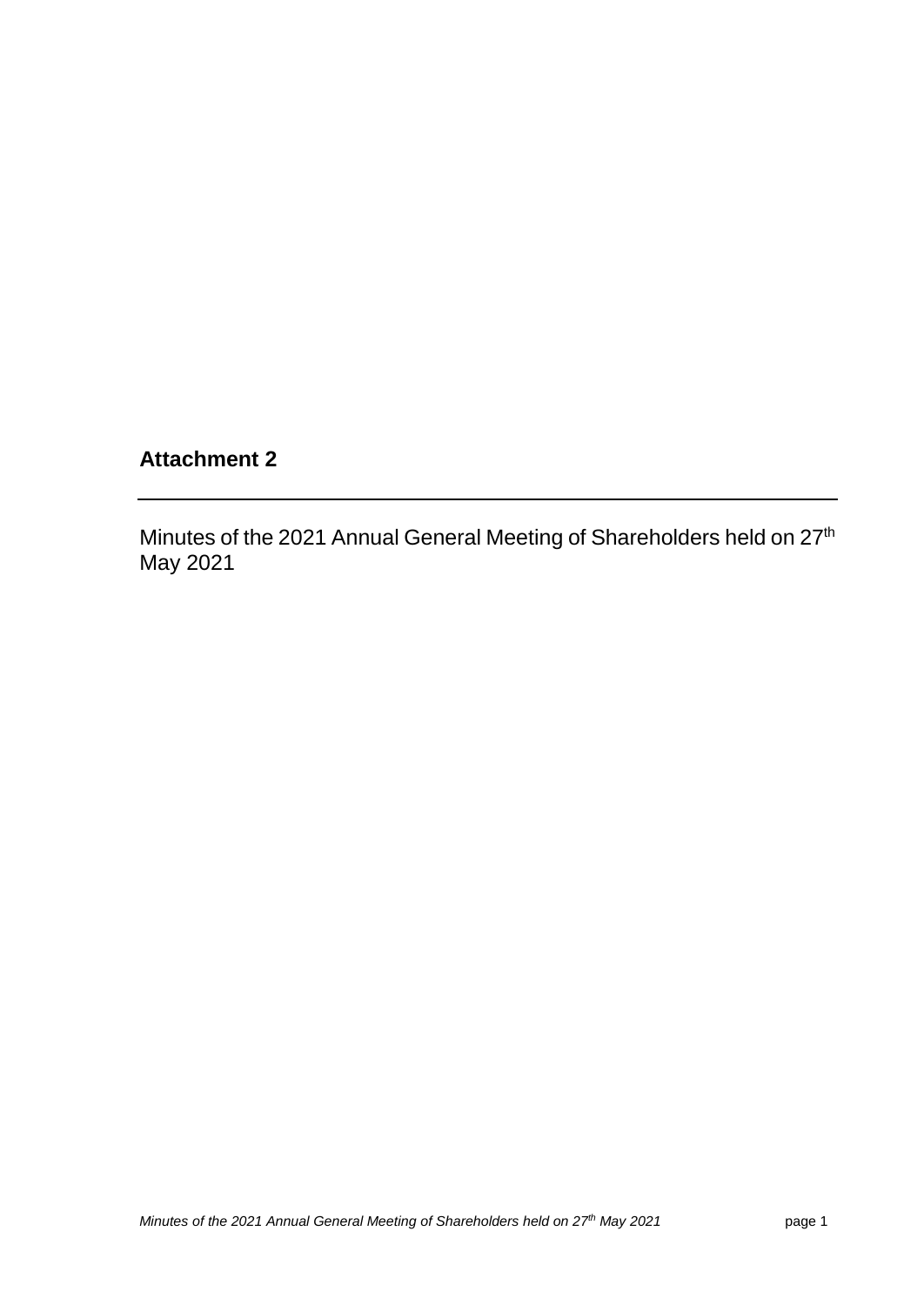

## **Minutes of Annual General Meeting of Shareholders for the Year 2021 Ingress Industrial (Thailand) Public Company Limited Held on Thursday 27 May 2021 at 14.00 Hrs. Via Electronic Means**

**\_\_\_\_\_\_\_\_\_\_\_\_\_\_\_\_\_\_\_\_\_\_\_\_\_\_\_\_\_\_\_\_**

The Annual General Meeting of Shareholders for the year 2021 of Ingress Industrial (Thailand) Public Company Limited conducted via electronic means provided by DAP eshareholder meeting, which the main meeting room and live broadcasting were at Functional Area, Ingress Industrial (Thailand) Public Company Limited, No. 9/141 UM Tower, Floor 14th Unit A1, Ramkhamhaeng Road, Suanluang, Bangkok, from Ingress Corporation Berhad, 5th Floor, Lot 2778, Jalan Damansara, Sg. Penchala, Kuala Lumpur, Malaysia and from Ingress Katayama Technical Centre, Lot9, Jalan P/7, Kawasan Perindustrian Bangi, 43650 Bandar Baru Bangi, Selangor, Malaysia.

There were 31 shareholders present in person and by proxy altogether holding 952,539,945 shares from the total of 1,446,942,690 shares equivalent to 65.83 per cent of the total number of shares sold, thereby constituting a quorum according to the Company' s Article of Association.

Firstly, Mr. Watanyu Preechadej, Manager of Secretarial and Investor Relations, Master of Ceremony, explained the procedure for casting votes as follows:

- 1. To cast vote in any agenda, one share shall have one vote.
- 2. Any shareholders who wish to cast vote disapproving or abstaining in any agenda shall cast vote on DAP e-shareholder meeting system.
- 3. Where there is no vote disapproving or abstaining in any agenda, Chairman of the Meeting shall consider such agenda carries a unanimous vote.
- 4. In ordinary agenda, a resolution shall require a majority vote of shareholders attending the Meeting and casting their votes. In case of a tie vote, Chairman of the Meeting shall be authorized to cast decisive vote.
- 5. With respect to Agenda 5, election of directors replacing those retired by rotation: all votes shall be casted by every shareholder for each director as designated.
- 6. With respect to Agenda 6, the remuneration of Company's Board of Directors, a resolution shall require a majority vote of not less than two-thirds (2/3) of total votes of shareholders attending the meeting and having right to vote;

Mr. Nuthavuth Chatlertpipat, Chairman of the Board of Directors, presided over the Meeting. Mr.Watanyu Preechadej introduced directors, executives, the auditor and the legal counsel who is authorized to examine and inspect the procedure for casting votes, respectively as follows:

#### **Directors Presented:**

| 1. Mr. Nuthavuth Chatlertpipat | Independent Director, Chairman of the Board, and |
|--------------------------------|--------------------------------------------------|
|                                | Chairman of Nomination and Remuneration          |
|                                | Committee                                        |
| 2. Datuk Rameli Bin Musa       | Vice-Chairman of the Board, and Member of        |
|                                | Nomination and Remuneration Committee            |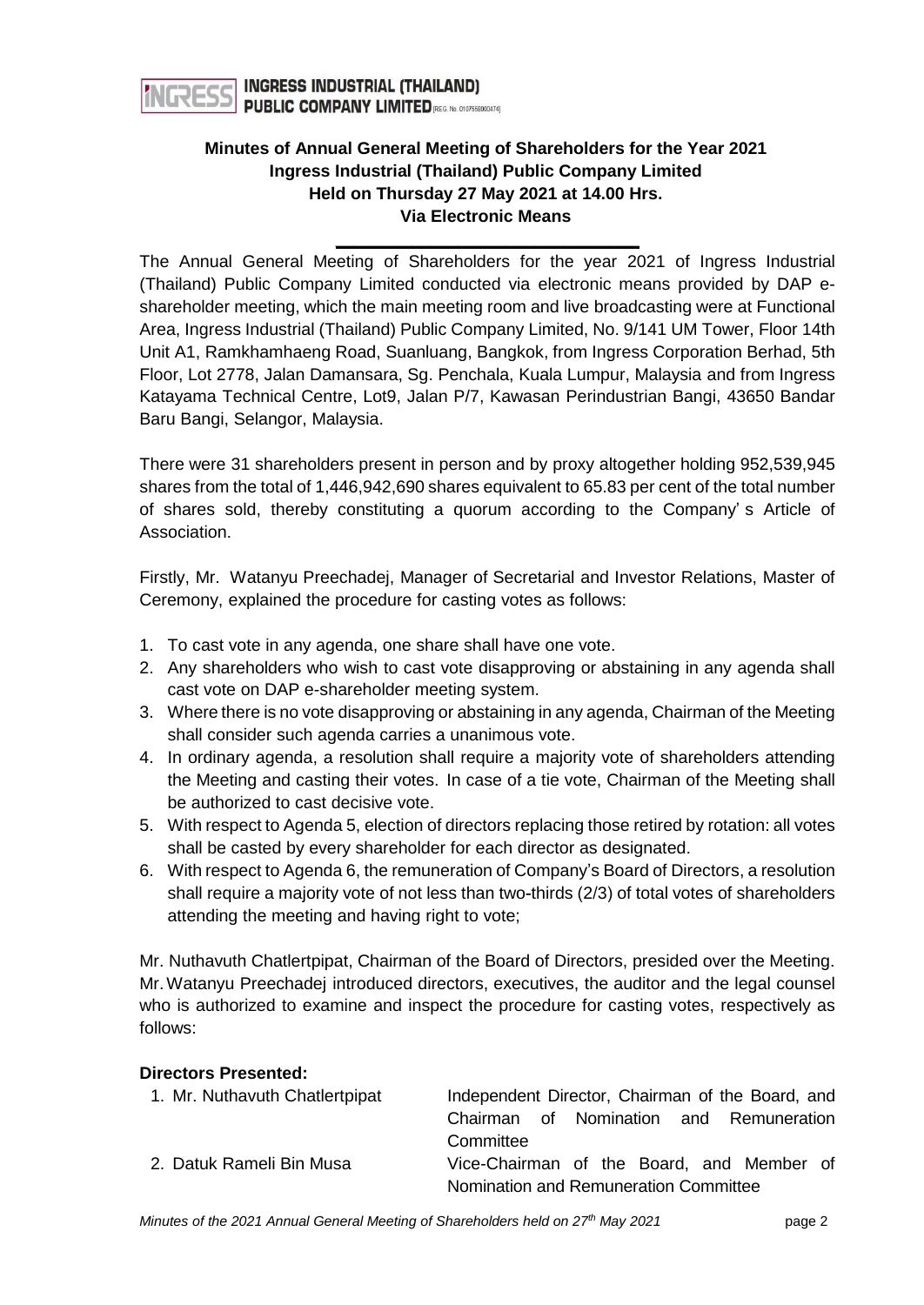| 3. Dato Dr. Abdul Wahab bin Ismail    | Director, Member of Nomination and Remuneration<br>Committee, and Member of Executive Committee |
|---------------------------------------|-------------------------------------------------------------------------------------------------|
| 4. Mr. Hamidi Bin Maulod              | Member of Executive Committee, and Chief                                                        |
|                                       | <b>Executive Officer</b>                                                                        |
|                                       | 5. Mr. Abdul Khudus bin Mohd Naaim Independent Director, Chairman of<br>Audit                   |
|                                       | Committee, and Member of Nomination and                                                         |
|                                       | <b>Remuneration Committee</b>                                                                   |
| 6. Datin Sri Farah binti Datuk Rameli | Director, and Member of Executive Committee                                                     |
| 7. Mr. Apichat Suttisiltum            | Independent Director, and Member of Audit                                                       |
|                                       | Committee                                                                                       |
| 8. Mr. Surin Wungcharoen              | Non-independent Director and Non-Executive                                                      |
|                                       | <b>Director</b>                                                                                 |

In this regard, there were eight (8) directors out of eight (8) directors of the total number of the Company's directors attending the Meeting or equivalent to 100%.

#### **Executives:**

| 1. Mr. Nurshareyzat bin Saaidin | <b>Chief Finance Officer</b>                                |
|---------------------------------|-------------------------------------------------------------|
| 2. Mr. Supachai Meererg         | Deputy General Manager of Sales and Business<br>Development |
| 3. Ms. Nabilah Haji Hama        | Senior Manager of Human Resource Management                 |
| 4. Mr. Sarawoot Sriwannayos     | <b>Company Secretary</b>                                    |
| <b>Auditor:</b>                 |                                                             |
| Ms. Supannee Triyannatakul      | EY Officer Limited, auditor for the year 2020/2021          |
| <b>Legal Counsel:</b>           |                                                             |
|                                 |                                                             |

Mr. Metha Nawalim BKK Legal Company Limited

Chairman stated to the Meeting that since the number of shareholders present in person and by proxy was sufficient to constitute the quorum as required by Section 103 of the Public Company Act B. E. 2535 and Section 32 of the Company' s Articles of Association i. e. shareholders and proxies amounting to not less than 25 or not less than one half of the total number of shareholders holding not less than one-thirds of the total number of shares sold of the Company, the Chairman thus requested the Meeting to consider the matters in accordance with the following agenda.

## **1. To Consider and Approve the Minutes of 2020 Annual General Meeting of Shareholders held on 14th July 2020**

Chairman stated that the 2020 Annual General Shareholders' Meeting was held on 14th July 2020 and the minutes was prepared and filed with the Stock Exchange of Thailand within 14 days from the Meeting date. The details were publicly disclosed on the Company's Website and submitted to the Ministry of Commerce within the period required by law. A copy of the Minutes is enclosed as the Notice.

The Board has recommended that the Minutes of the 2020 Annual General Meeting of Shareholders held on 14th July 2020 be adopted because they were accurately recorded.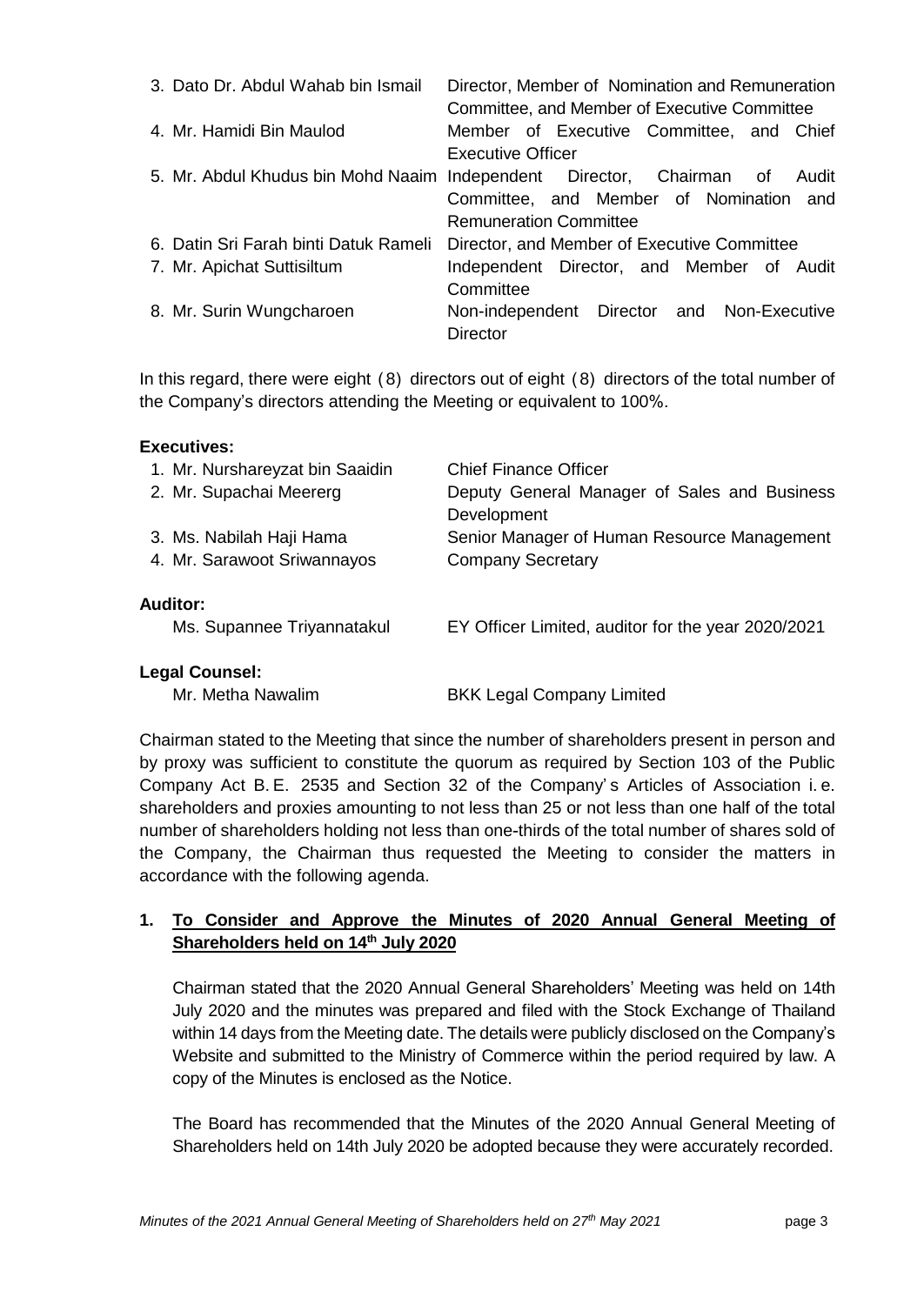Since there was no shareholder raising any question further, Chairman then proposed the Meeting to cast their votes. This agenda required a majority vote of shareholders attending and cast their votes.

After due consideration, the Meeting

**RESOLVED :** That the Minutes of Annual General Meeting of Shareholders held on  $14<sup>th</sup>$  July 2020 be and hereby were approved with the following votes:

| <b>Resolution</b> | <b>Votes</b><br>$(1$ Share = 1 vote) | % of the total shares held by<br>shareholders attending and cast their<br>votes |
|-------------------|--------------------------------------|---------------------------------------------------------------------------------|
| 1. Approved       | 948,129,745                          | 100.0                                                                           |
| 2. Disapproved    |                                      | 0.0                                                                             |
| 3. Abstained      |                                      | 0.0                                                                             |

## **2. To acknowledge the report of the Company's operating performance for the financial year ended 31st January 2021**

Chairman requested Mr. Sarayut Mekso, Managing Director of Ingress Autovetures Co., Ltd., to report an overview on the Automotive Industry Performance and summary of the financial results ended  $31<sup>st</sup>$  January 2021 to the Meeting.

There was no shareholder expressing any opinion or raise any query further in this agenda.

Chairman stated that no voting procedure for this agenda required as it is merely an agenda to inform the shareholders.

## **3. To consider and approve the Consolidated Financial Statements of the Company and its subsidiaries (the Group) and the Independent Auditor's Report for the financial year ended 31st January 2021**

Chairman reported to the Meeting that Section 112 of the Public Company Limited Act B.E. 2535 (1992) and Clause 52 of the Company's Articles of Association, stipulated that the Board of Directors shall prepare the Balance Sheet and Profit and Loss Accounts as of the end of the Company's fiscal year and submit to the Annual General Meeting of Shareholders for approval and adoption. In this regard, the Company has prepared the Consolidated Financial Statements for the financial year ended 31<sup>st</sup> January 2021 based on the generally accepted accounting principles. The Consolidated Financial Statements for the financial year ended  $31<sup>st</sup>$  January 2021 have been audited by the Certified Public Accountant and reviewed by the Audit Committee and approved by the Board of Directors. The financial statements are as attached in the 2020/2021 Annual Report of the Company.

The Board has recommended the Company's audited financial statements for the year ended  $31<sup>st</sup>$  January 2021, which have been reviewed and endorsed by the Audit Committee, be presented to the Meeting for approval

Since there was no shareholder raising any question further, Chairman then proposed the Meeting to cast their votes. This agenda required a majority vote of shareholders attending and cast their votes.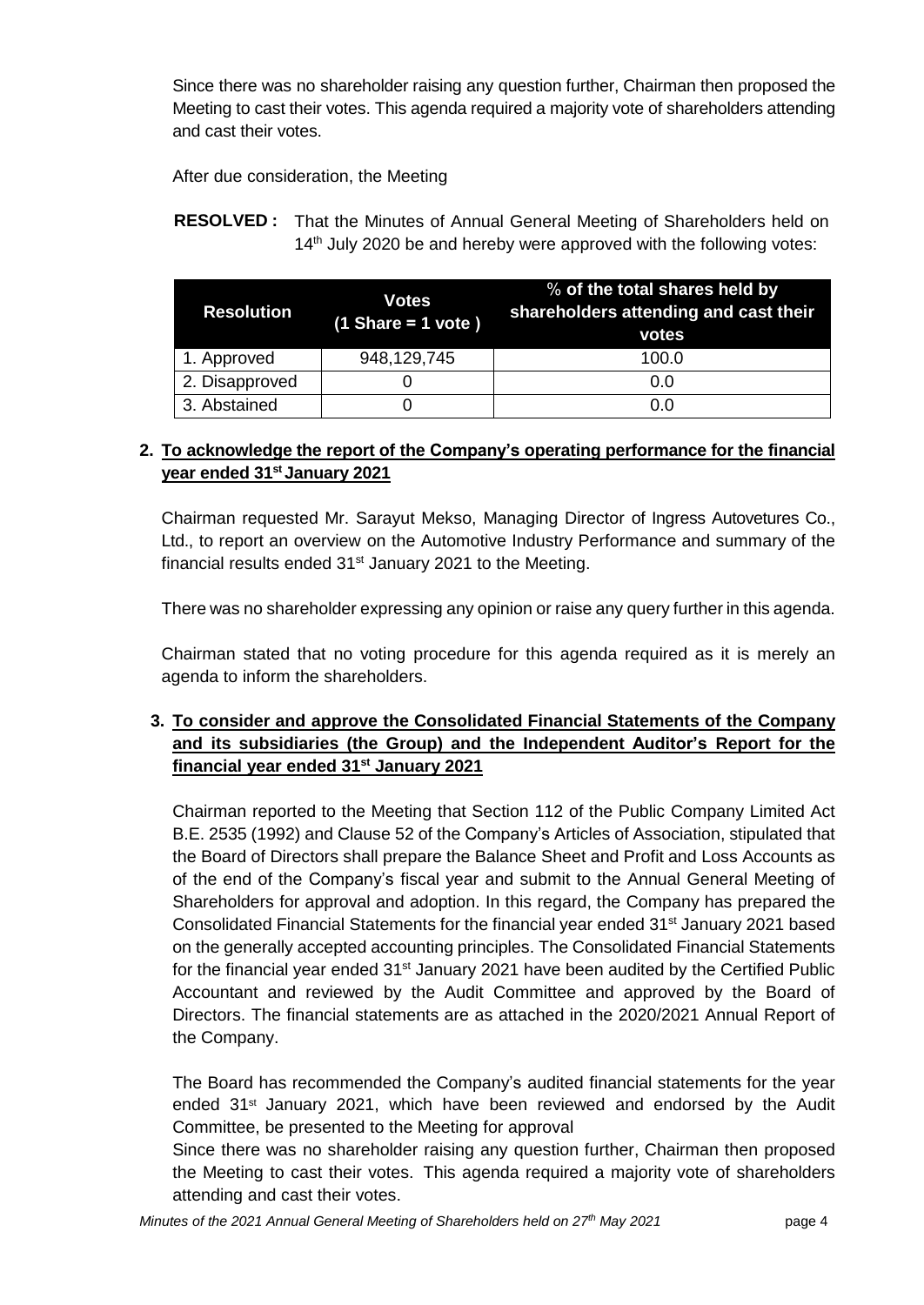#### After due consideration, the Meeting

**RESOLVED :** That the Consolidated Financial Statements of the Company and its subsidiaries and the Independent Auditor's Report for the financial year ended 31st January 2021 be and hereby were approved with the following votes:

| <b>Resolution</b> | <b>Votes</b><br>$(1$ Share = 1 vote) | % of the total shares held by<br>shareholders attending and cast their<br>votes |
|-------------------|--------------------------------------|---------------------------------------------------------------------------------|
| 1. Approved       | 952,539,945                          | 100.0                                                                           |
| 2. Disapproved    |                                      | 0.0                                                                             |
| 3. Abstained      |                                      | 0.0                                                                             |

In voting this agenda, one shareholder holding 4,410,200 shares participated the meeting via the DAP E-Shareholder meeting application, hence, increasing total shareholders attending the meeting to 31 shareholders with total shares of 952,539,945.

## **4. To consider and approve no dividend payment for the financial year ended 31st January 2021**

Chairman reported to the Meeting that pursuant to Article 57 of the Company's AOA which prohibits the dividend payment from any money other than profit and also prohibits dividend payment in the event the Company still has accumulated loss. Based on the Audited Financial Statements of the Company for the financial year ended 31st January 2021, the Group recorded a net loss after taxation of THB 259,889,499 and closed the books with an accumulated loss position of THB 139,292,944. In this regard, there will be no dividend payment for the Company's operational performance of the period 1<sup>st</sup> February 2020 to 31<sup>st</sup> January 2021.

The Board has recommended to propose the 2021 Annual General Meeting of Shareholders approving no dividend payment for the Company's operating results from 1<sup>st</sup> February 2020 to 31<sup>st</sup> January 2021, due to the Company has accumulated losses as at 31<sup>st</sup> January 2021.

Since there was no shareholder raising any question further, Chairman then proposed the Meeting to cast their votes. This agenda required a majority vote of shareholders attending and cast their votes.

After due consideration, the Meeting

**RESOLVED** : That no dividend payment for the financial year ended 31<sup>st</sup> January 2021 be and hereby were approved with the following votes:

| <b>Resolution</b> | <b>Votes</b><br>$(1$ Share = 1 vote) | % of the total shares held by<br>shareholders attending and cast their<br>votes |
|-------------------|--------------------------------------|---------------------------------------------------------------------------------|
| 1. Approved       | 952,539,945                          | 100.0                                                                           |
| 2. Disapproved    |                                      | 0.0                                                                             |
| 3. Abstained      |                                      | 0.0                                                                             |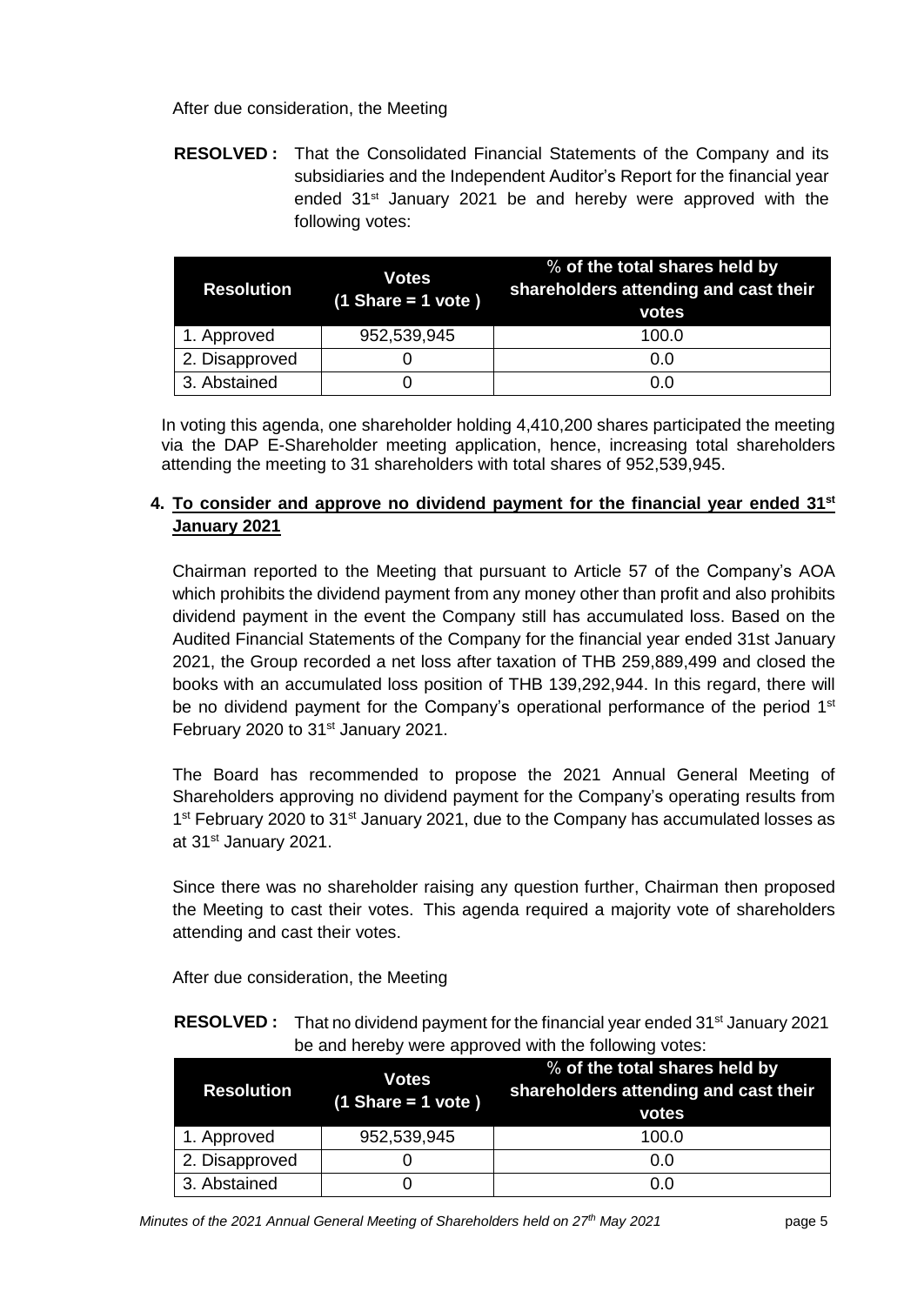# **5. To consider and approve the appointment of directors replacing those retired by rotation**

Before proceeding to this agenda, Chairman requested the retired directors by rotation namely; 1) Dato' Dr. Ab. Wahab Bin Ismail, 2) Mr. Abdul Khudus Bin Mohd Naaim, and 3) Mr. Surin Wungcharoen to leave the meeting.

Chairman reported to the Meeting that according to the Public Company Limited Act and the Article 19 of the Company's AOA stipulates that one-third (1/3) of the number of Directors shall retire by rotation on the date of each Annual General Meeting of Shareholders. The three (3) directors listed below are due to retire by rotation in 2021.

- 1. Dato' Dr. Ab. Wahab Bin Ismail Executive Director
- 2. Mr. Abdul Khudus Bin Mohd Naaim Independent Director
- 3. Mr. Surin Wungcharoen Non-Executive Director

The Nomination and Remuneration Committee ("NRC") and the Board of Directors have considered the qualifications, knowledge, competency, experience, ethics and performance of each director due to retire by rotation and recommended to re-elect three (3) directors for another term.

Since there was no shareholder raising any question further, Chairman then proposed the Meeting to cast their votes. This agenda required a majority vote of shareholders attending and cast their votes.

After due consideration, the Meeting

#### **RESOLVED :** That **Dato' Dr. Ab. Wahab Bin Ismail**, an director retired by rotation, be and hereby was re-elected for another term with the following votes:

| <b>Resolution</b> | <b>Votes</b><br>$(1$ Share = 1 vote) | % of the total shares held by<br>shareholders attending and cast their<br>votes |
|-------------------|--------------------------------------|---------------------------------------------------------------------------------|
| 1. Approved       | 952,539,945                          | 100.0                                                                           |
| 2. Disapproved    |                                      | 0.0                                                                             |
| 3. Abstained      |                                      | 0.0                                                                             |

After due consideration, the Meeting

#### **RESOLVED :** That **Mr. Abdul Khudus Bin Mohd Naaim**, an independent director retired by rotation, be and hereby was re- elected for another term with the following votes ;

| <b>Resolution</b> | <b>Votes</b><br>$(1$ Share = 1 vote) | % of the total shares held by<br>shareholders attending and cast their<br>votes |
|-------------------|--------------------------------------|---------------------------------------------------------------------------------|
| 1. Approved       | 952,539,945                          | 100.0                                                                           |
| 2. Disapproved    |                                      | 0.0                                                                             |
| 3. Abstained      |                                      | 0.0                                                                             |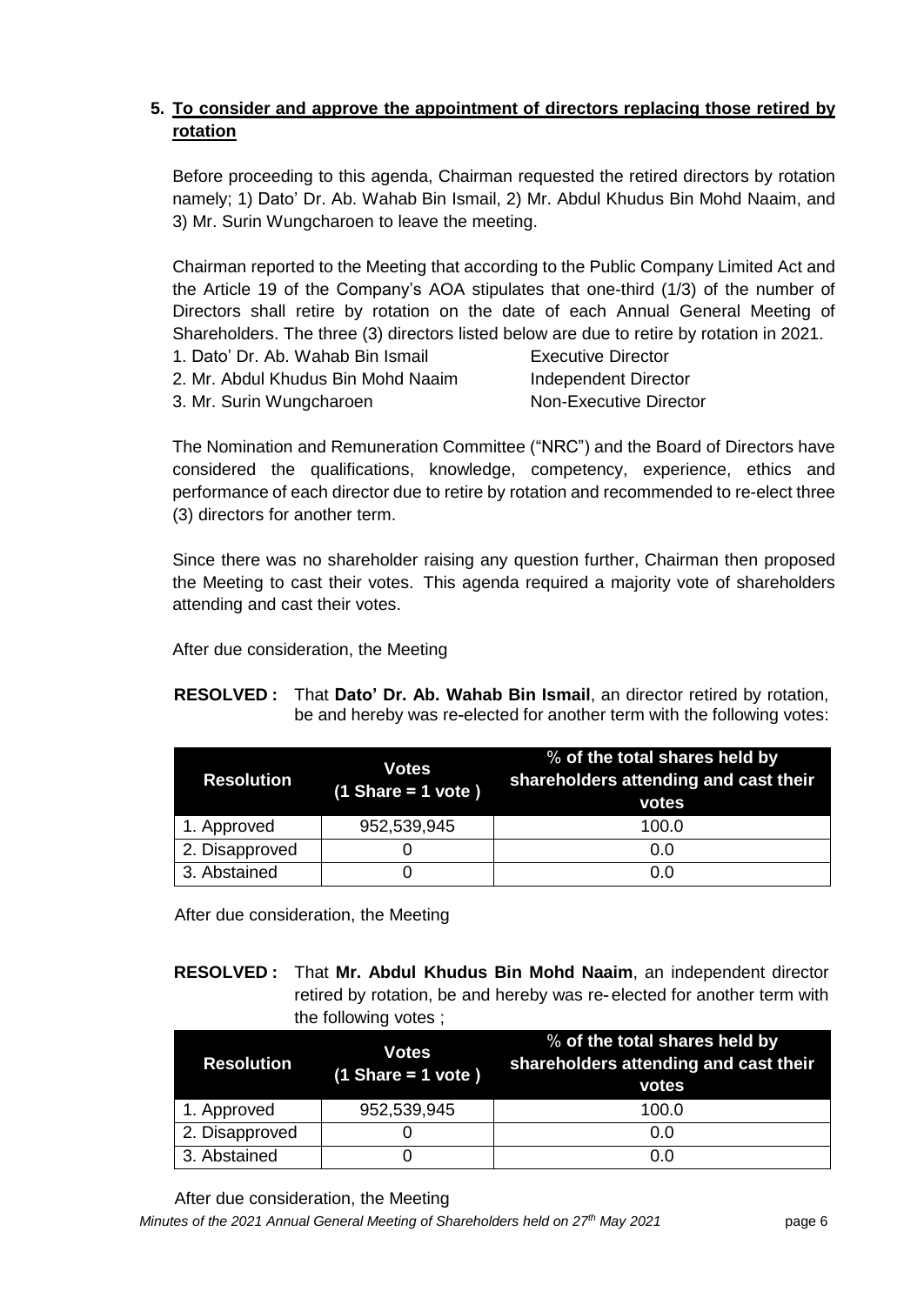**RESOLVED :** That **Mr. Surin Wungcharoen**, director retired by rotation, be and hereby was re-elected for another term with the following votes ;

| <b>Resolution</b> | <b>Votes</b><br>$(1$ Share = 1 vote) | % of the total shares held by<br>shareholders attending and cast their<br>votes |
|-------------------|--------------------------------------|---------------------------------------------------------------------------------|
| 1. Approved       | 952,539,945                          | 100.0                                                                           |
| 2. Disapproved    |                                      | 0.0                                                                             |
| 3. Abstained      |                                      | 0.0                                                                             |

#### **6. To consider and approve the Remuneration of the Company's directors**

Chairman reported to the Meeting that Article 32 of the Company's AOA states that the Directors of the Company have the right to receive remuneration from the Company in the form of meeting allowances, bonus or other benefits in other forms, in accordance with the AOA or with approval by the shareholder meeting. The Nomination and Remuneration Committee ("NRC") has carefully considered the directors' remuneration and concluded that it is in line with the market and industry standards, and commensurate with each member's responsibility and performance.

The NRC recommended that the remuneration budget for the Board in FY2021/2022 is set as the same as approved by the 2020 Annual General Shareholders' Meeting. The details of remuneration scheme are shown in table below. The Board has agreed with the NRC recommendation and proposed to the Meeting to approve the Board of Directors' remuneration for FY2021/2022 according to the proposal.

| <b>Name of Directors</b>       | <b>Directors Remuneration ("THB")</b><br><b>Type of</b> |              |             |
|--------------------------------|---------------------------------------------------------|--------------|-------------|
|                                | <b>Directorship</b>                                     | FY 2020/2021 | FY2021/2022 |
| Mr. Nuthavuth Chatlertpipat    | Independent & Non-<br><b>Executive Director</b>         | 800,000      | 800,000     |
| Mr. Apichat Suttisiltum        | Independent & Non-<br><b>Executive Director</b>         | 600,000      | 600,000     |
| Mr. Abdul Khudus Mohd<br>Naaim | Independent & Non-<br><b>Executive Director</b>         | 600,000      | 600,000     |
| Mr. Surin Wungcharoen          | Non-Executive<br><b>Director</b>                        | 400,000      | 400,000     |
|                                | Total                                                   | 2,400,000    | 2,400,000   |

The Board has agreed with the NRC recommendation and proposed to the Meeting to approve the Board of Directors' remuneration for FY2021/2022 according to the proposal.

Since there was no shareholder raising any question further, Chairman then proposed the Meeting to cast their votes. This agenda required not less than two-thirds vote of shareholders attending and cast their votes.

After due consideration, the Meeting

**RESOLVED :** That the remuneration of the Company's directors be and hereby were approved with the following votes::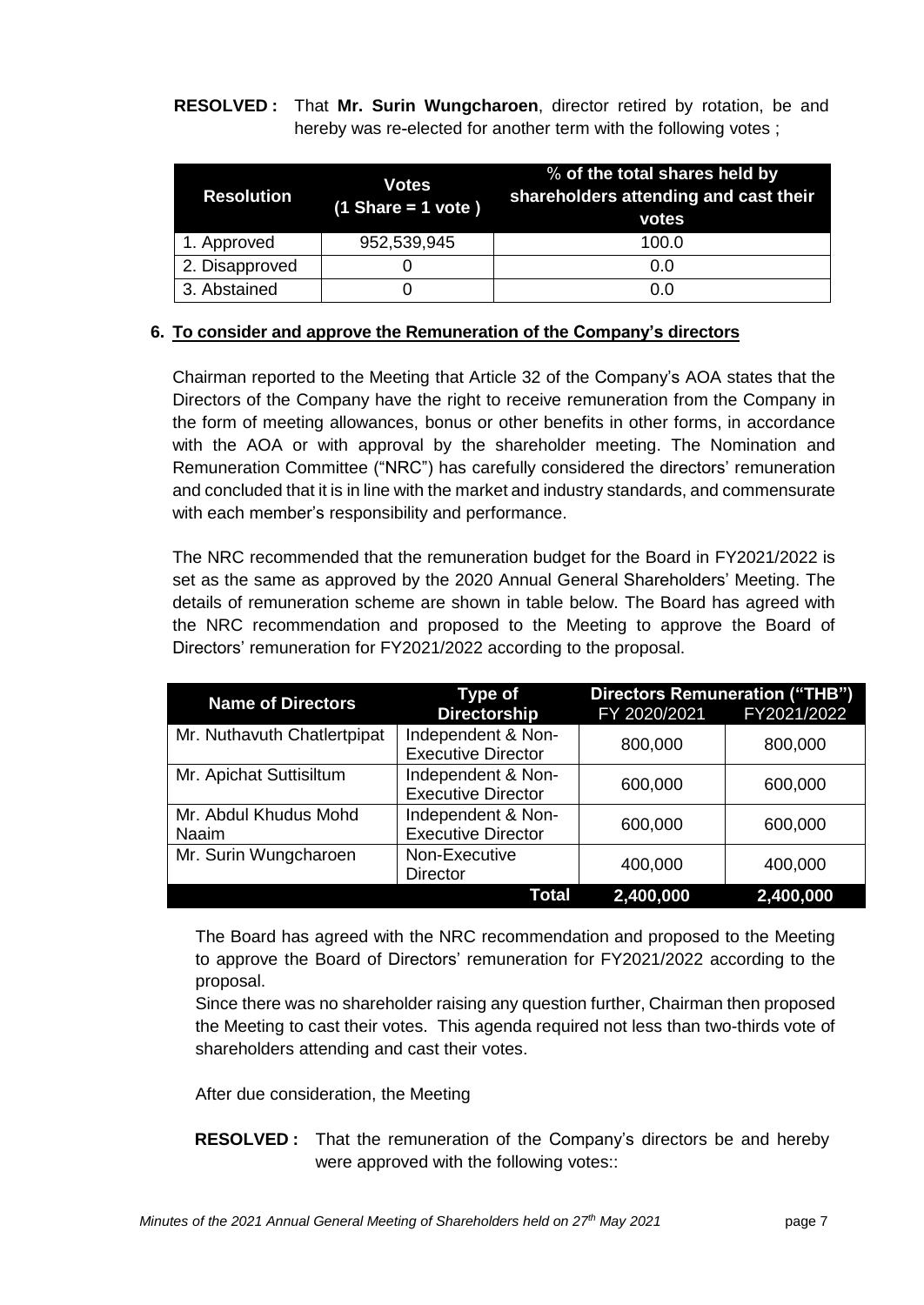| <b>Resolution</b> | Votes<br>$(1$ Share = 1 vote) | % of the total shares held by<br>shareholders attending and cast their<br>votes |
|-------------------|-------------------------------|---------------------------------------------------------------------------------|
| 1. Approved       | 952,539,945                   | 100.0                                                                           |
| 2. Disapproved    |                               | 0.0                                                                             |
| 3. Abstained      |                               | 0.0                                                                             |

The votes were of not less than two- thirds of the total number of shareholders attending the Meeting.

#### **7. To consider the appointment of the Company's Auditor and fixing the remuneration for financial year ending 31st January 2022**

Chairman reported to the Meeting that according to the Public Limited Companies Act. B.E. 2535, the appointment of the Company's external auditors and the audit fees must be approved at the Annual General Meeting. In addition, the Notification of Capital Market Supervisory Board has stipulated that the appointment of individual external auditors (but not the audit firm) at listed companies to no more than seven fiscal year; however, they can be re-appointed after five fiscal year interval break.

In this regard, other individual external auditors from the same audit firm may be appointed. After considering the reliability, independence, knowledge and experience in audit performance, capability to provide advice on accounting standards and certification of the financial statements in a timely manner of the auditors, the Audit Committee recommended the following auditors of EY Office Limited ("EY") to be the Company's auditor for the financial year ending  $31<sup>st</sup>$  January 2022 ("FY2021/2022");

| <b>Auditor</b>              | <b>CPA Registration No.</b> |
|-----------------------------|-----------------------------|
| Ms. Sirirat Sricharoensup   | 5419                        |
| Mr. Pornanan Kitjanawanchai | 7792                        |
| Mr. Precha Arunnara         | 5800                        |

Any of the above auditors can conduct an audit and express opinion on the Company's financial statements. In the event that those aforementioned auditors are unable to perform their duties, the EY is authorized to assign another of its auditors to perform the audit and express an opinion on the Company's financial statement in their place. Each auditor's profile is shown in Attachment of the notice. In addition, EY and the proposed auditors are independent and do not have any conflicts of interest with the Company, the management, the major shareholders or any related person. The audit fee for FY2021/2022 shall not exceed Baht 3,750,000 equivalent to the audit fee in FY2020/2021, excluding out of pocket expenses.

The Board has agreed with the Audit Committee and proposed the Meeting to approve the appointment of the auditors from EY Office Limited as the Company's auditors for FY2021/2022 and fix their remuneration for FY2021/2022. In 2021, the AGM will be also informed that EY Office Limited and the member firms of Ernst & Young Global Limited had been selected as the auditors for the Company's subsidiaries. The total annual audit fees and quarterly review for the subsidiaries for the financial year ending  $31<sup>st</sup>$  January 2022 is THB 7,835,211 which excluded out of pocket expenses.